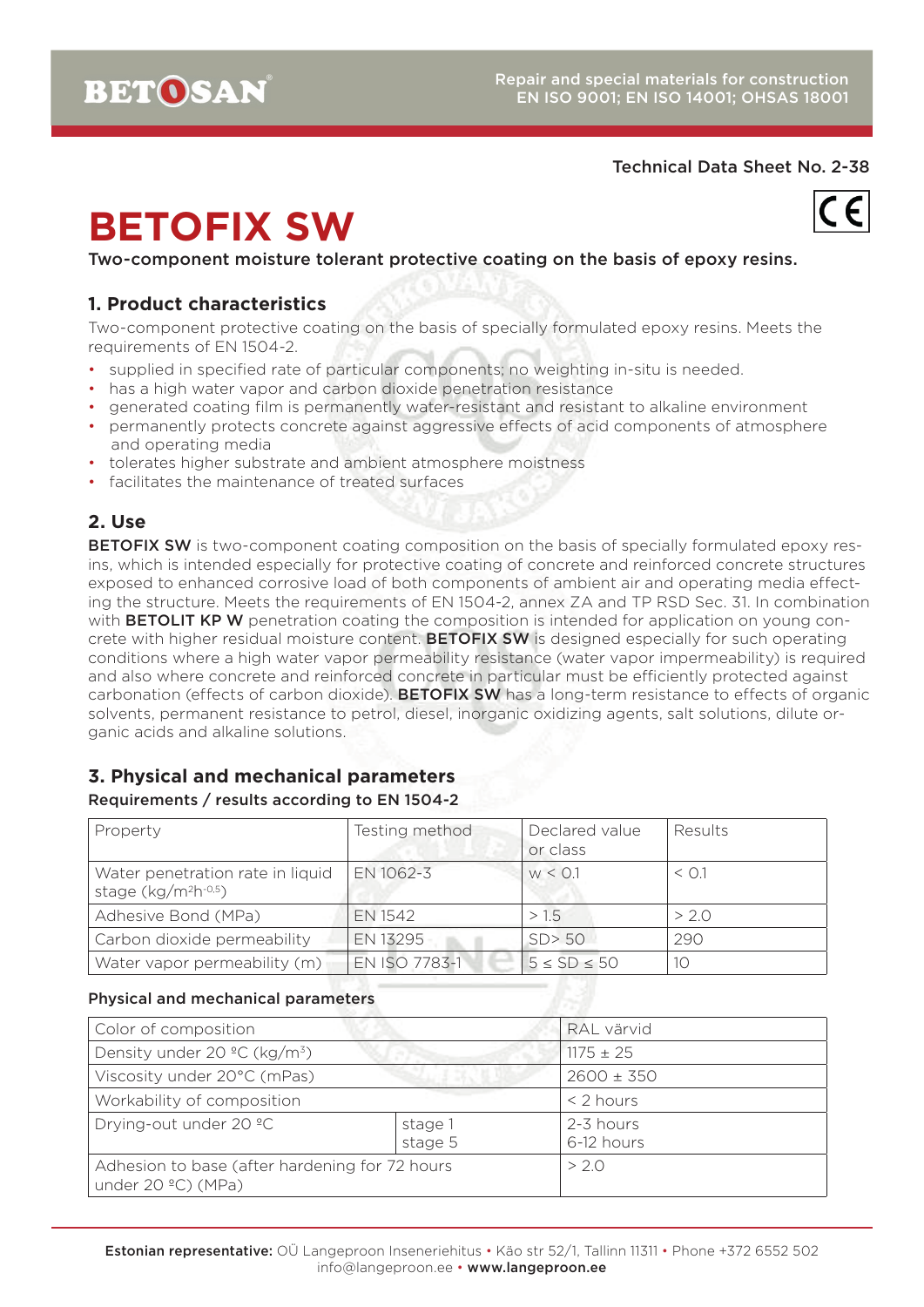### **4. Test certificates**

Meets the requirements of EN 1504-2, annex ZA and TP RSD Sec. 31. Initial tests types according to EN 1504-2 issued by TZÚS Prague. Supervision of the quality system, EMS and OHSAS is carried out by Notified Body No. 1020.

### **5. Instruction for preparation and application**

**Base:** Any incoherent, loose or weatherworn particles shall be removed from the surface of the base. The surface cannot be contaminated by substances negatively effecting adhesion of the coat to the base (fats, greases, oils, etc.). Tensile strength of surface layers of the base shall be 1.5MPa at least. Corroded reinforcement and visibly damaged concrete shall be properly repaired. When the composi tion is applied, the new concrete shall be 7 days old at least and moisture of the base should not exceed 6%.

This composition is prepared by proper mixing of components A and B in specified rate. The mixing rate is the following:

|              | Component A (weight parts)   Component B (weight parts) |  |
|--------------|---------------------------------------------------------|--|
| I BETOFIX SW |                                                         |  |

Components A and B are mixed in a sufficiently voluminous vessel by an electrically driven propeller agitator.

Workability: Workability of prepared composition ranges about 30 minutes under 20°C.

The prepared composition shall be efficiently protected against desiccation.

Neither **temperature of the base** nor temperature of ambient air shall be below  $+10$  °C and above +30 ºC.

Application of the coat: The first step is penetration of the base by the penetration and anchoring coat **BETOLIT KP W.** Penetration is applied preferably by a roller or, possibly, a brush in quantity amount-ing to 100 - 150  $q/m^2$  in dependence on absorbance of the base. In case of larger surfaces it is practi-cal to apply **BETOLIT KP W** by spraying using some convenient airless devices.

After 24 hours **BETOFIX SW** is applied by a roller or, possibly, by a brush in quantity amounting to approximately 200 g/m<sup>2</sup> per one layer. If **BETOFIX SW** is applied by spraying, it is practical to adjust its consistency by the diluent **BETOFIX R** in quantity up to  $10\%$ .

**Open time:** After mixing two components together so called open time of the penetration and the coating is max. 30 minutes under 20 °C. Please notice that the open time significantly shortens with rising temperature.

### **6. Specific consumption**

Spreading capacity (specific consumption) of **BETOFIX SW** amounts to 0.2  $\div$  0.25 kg/m<sup>2</sup> per one layer on dependence on roughness of the base. This spreading capacity ensures that the hardened film is approximately 120 - 150 µm thick.

### **7. Packaging and storage**

BETOFIX SW component A is packed in cans of 10kg, component B in cans of 1.8 kg. The shelf life of the product in original intact packing is 12 months. During storage and handling it is necessary to take into account that it is the combustible matter of class I.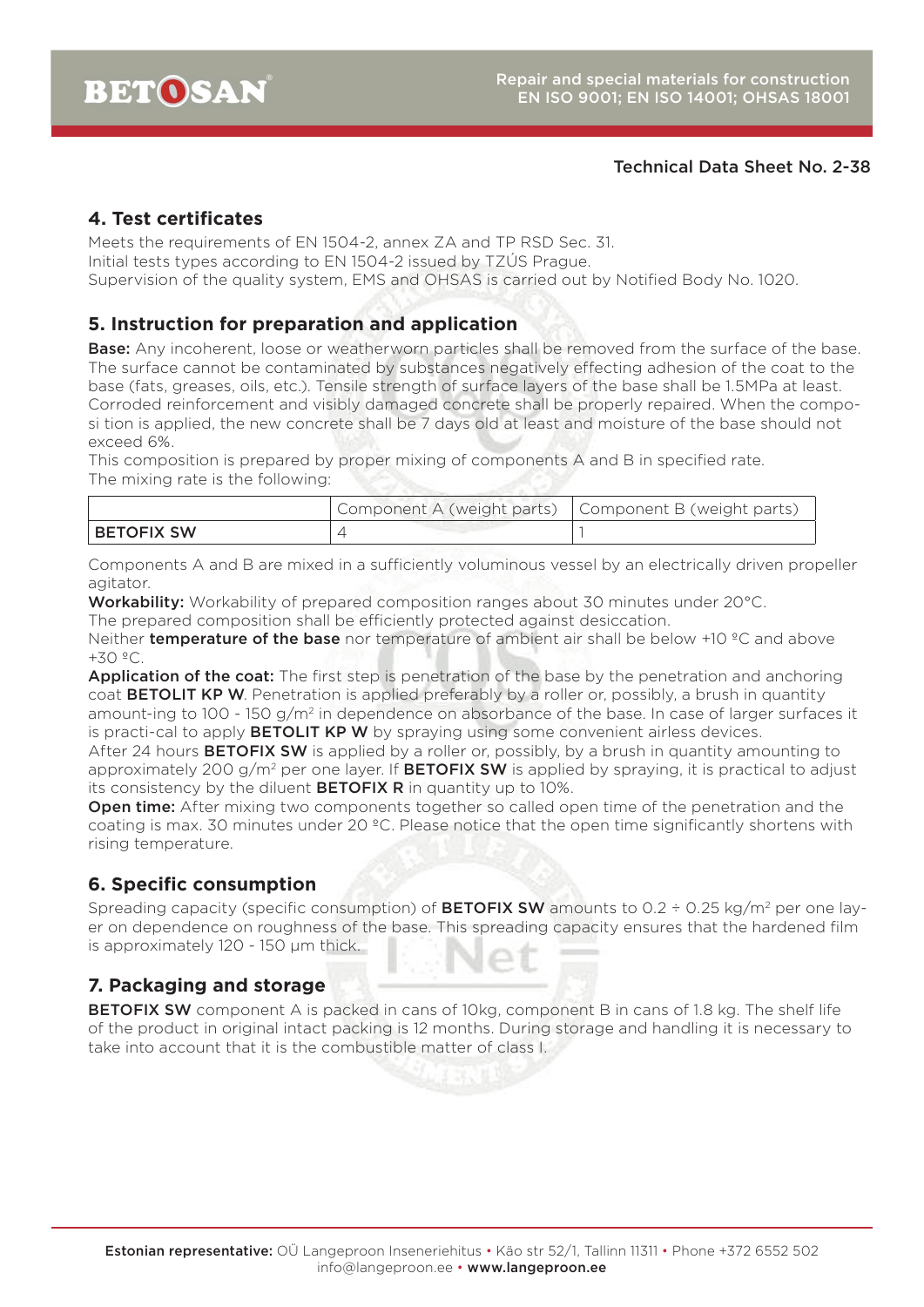### **8. Health protection at work**

Work with the two-component coating system **BETOFIX SW** requires adequate sanitary measures usual for work with coating materials on the epoxy basis. First of all it is necessary to follow relevant provisions of Czech Standard CSN 64 1301. The workplace shall be properly ventilated, workers shall have adequate personal protective equipment (mask, rubber gloves), and no eating, drinking or smoking is allowed while working.

In case of eye contamination it is necessary to rinse out eyes with clean water and immediately seek out medical aid. In case of accidental swallowing it is necessary to immediately cause vomiting and immediately seek out medical aid. In case of afflicted skin it is necessary to wash thoroughly the irritated skin with warmish water and soap and treat it by a suitable reparative cream. Issued MSDS meets the requirements of EC-Regulation 1907/2006, Article 31.

Because the product meets the criteria for classification as hazardous, it is necessary to provide the recipient or carriers with MSDS.

In countries where regulation REACH (par. 33.1): EU regulation on chemicals and their safe use (REACH: EC 1907/2006) is valid, professional users and distributors must be provided with following information automatically and without request:

This product is subject to Regulation (EC) no. 1907/2006 (REACH). It does not contain any substanc-es that could be released from product under normal or reasonably foreseeable conditions of use. Therefore, there are no registration requirements for substances in articles within the meaning of. Article 7.1 of the Regulation.

Based on our current knowledge, this product does not contain SVHC (substances of very high con-cern) from candidate list published by the European Chemicals Agency in concentrations above 0.1% (w/w).

### **9. Waste disposal**

During disposal of contaminated packages or clearing debris from product, it is necessary to follow the Act No. 185/2001 Coll. on waste, as amended.

### **10. Important notice**

All information mentioned above, especially advice for processing and application of our products, is based on our knowledge from the development of chemical products and on years of experience with applications in practice at standard conditions, and proper storage and use. Due to the differing conditions during processing, high count of products, varying nature and modifications of base and other external influences, the procedure based on the information provided or on other written or oral recommendations, may not always ensure satisfactory working results. BETOSAN s.r.o. assumes no liability for provided advice or recommendation. The applicator must prove that he submitted complete information on time and in writing which is necessary for a proper detailed assessment by BETOSAN s.r.o. The applicator must test the suitability of the products for the intended application. Proprietary rights of third parties, above all, must be taken into account. All received orders are subject to our current "General sales and delivery conditions". Please always make sure that you follow the most recent issue of the Technical Data Sheet.

It is available, along with other information, at our Technical Department or at www.langeproon.ee or www.betosan.cz.